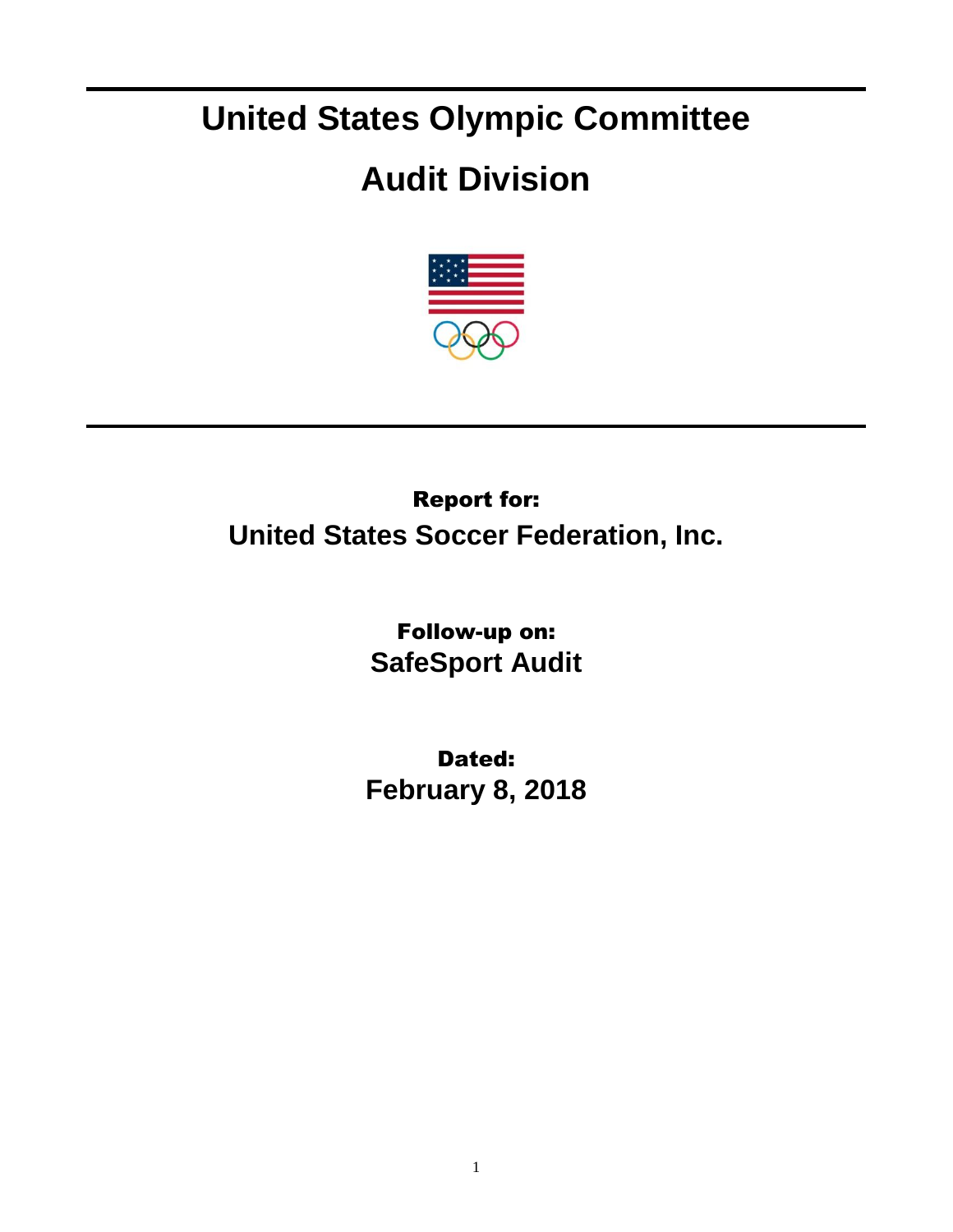UNITED STATES OLYMPIC COMMITTEE 1 Olympic Plaza Colorado Springs, CO 80909



February 8, 2018

Dan Flynn Chief Executive Officer United States Soccer Federation, Inc.

Dear Dan,

During the second and third quarter of 2017, Baker Tilly Virchow Krause (Baker Tilly) performed a SafeSport audit of the United States Soccer Federation, Inc. (U.S. Soccer). The purpose of the followup review is to report on the status of recommendation from the SafeSport audit of U.S. Soccer dated October 2017. Our methodology was limited to communication with U.S. Soccer and a review of various policies provided by the organization. The Audit Division did not perform additional audit work to verify action was taken. However, SafeSport will continue to be tested during the routine audit process.

The review found that the recommendation was implemented and is considered closed. Overall, U.S. Soccer was prompt to implement the recommendation made in the SafeSport audit.

We thank you and your staff for assisting in the follow-up review.

Sincerely,

Jet Julle

Bridget Toelle, CPA, CIA Ellen Senf Senior Director, Audit Staff Auditor

Ellen & Sent

cc: Scott Blackmun Sunil Gulati Rick Adams Greg Fike Gary Johansen Brian Remedi Chris McCleary